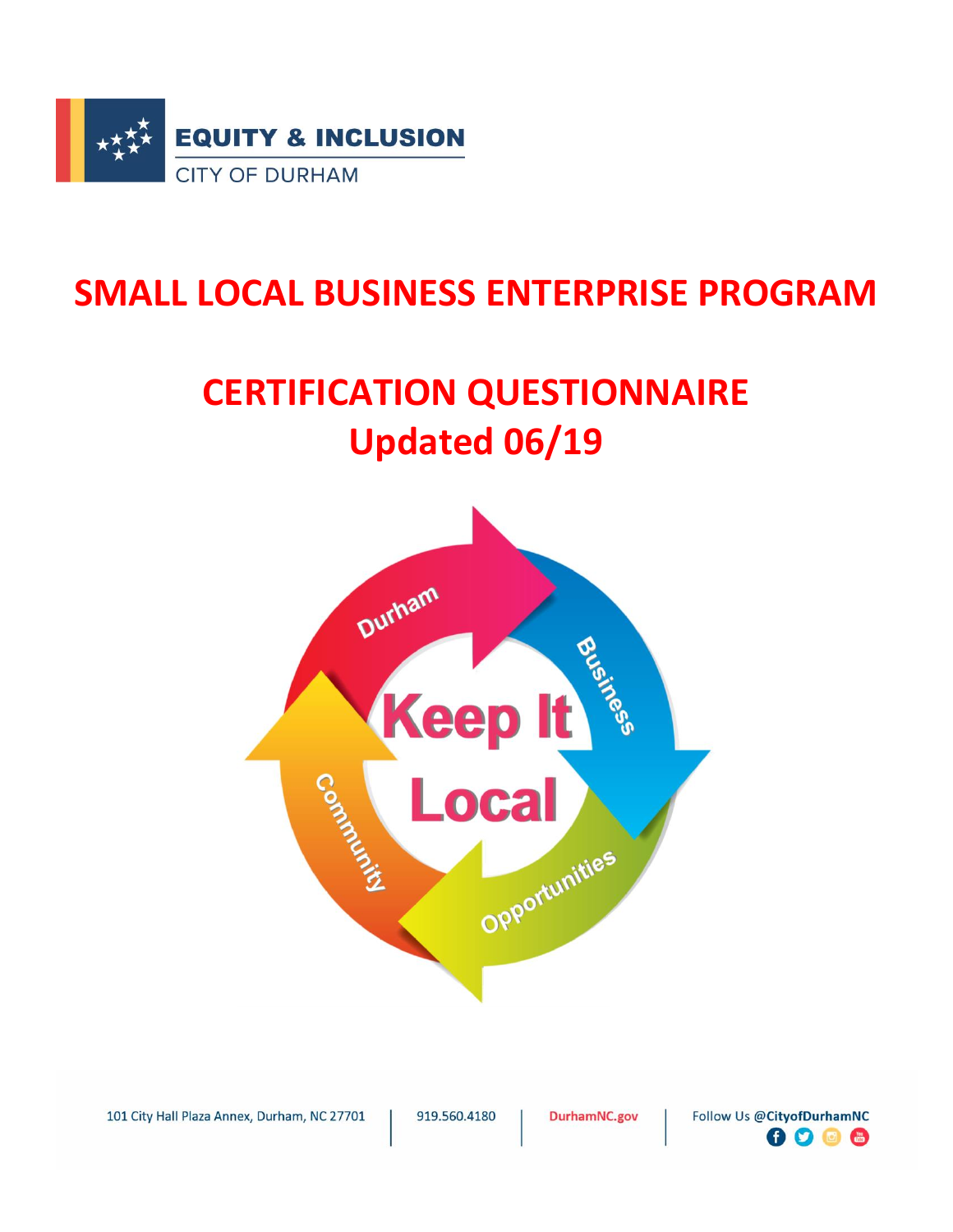## POLICY STATEMENT

It is the policy of the City to provide business opportunities to small firms owned by local businesses in the Durham Metropolitan Statistical Area (MSA). The Durham MSA consists of Durham, Orange, Person and Chatham counties. Pursuant to the Article IV of Chapter 18 of the Durham Code of Ordinances, the City has established a program to certify small local business enterprises (SLBEs) for contracting with the City in the fields of construction repair work and professional services.

The primary purpose of the Durham Small Local Business Enterprise (SLBE) Program is to support local small **Durham** businesses that will create the Public benefit of enhancing Durham's local tax base and increasing employment opportunities for Durham residents.

## **OBJECTIVES**

The Equity & Inclusion Director shall establish SLBE Program certification requirements to determine eligibility for contracting with the City in the areas of construction and repair and professional services. SLBE certification shall be given for specific areas of work. Certified SLBEs may be eligible to submit bids (for construction repair work) or qualifications (for professional services) for certain projects identified by the City as appropriate for the SLBE Program.

## **APPEAL OF CERTIFICATION DENIAL**

Any business denied certification should, upon written request, be granted reconsideration of the application by the City Manager.

If an applicant receives notice that the City has denied its application for certification as an SLBE, the applicant may protest. A protest will be considered only if the applicant sends it to the City within 7 days after the applicant received the denial notice. The protest must be delivered to the Durham City Manager, 101 City Hall Plaza, Durham, NC. The protest must contain a written statement of the reasons that the denial is incorrect.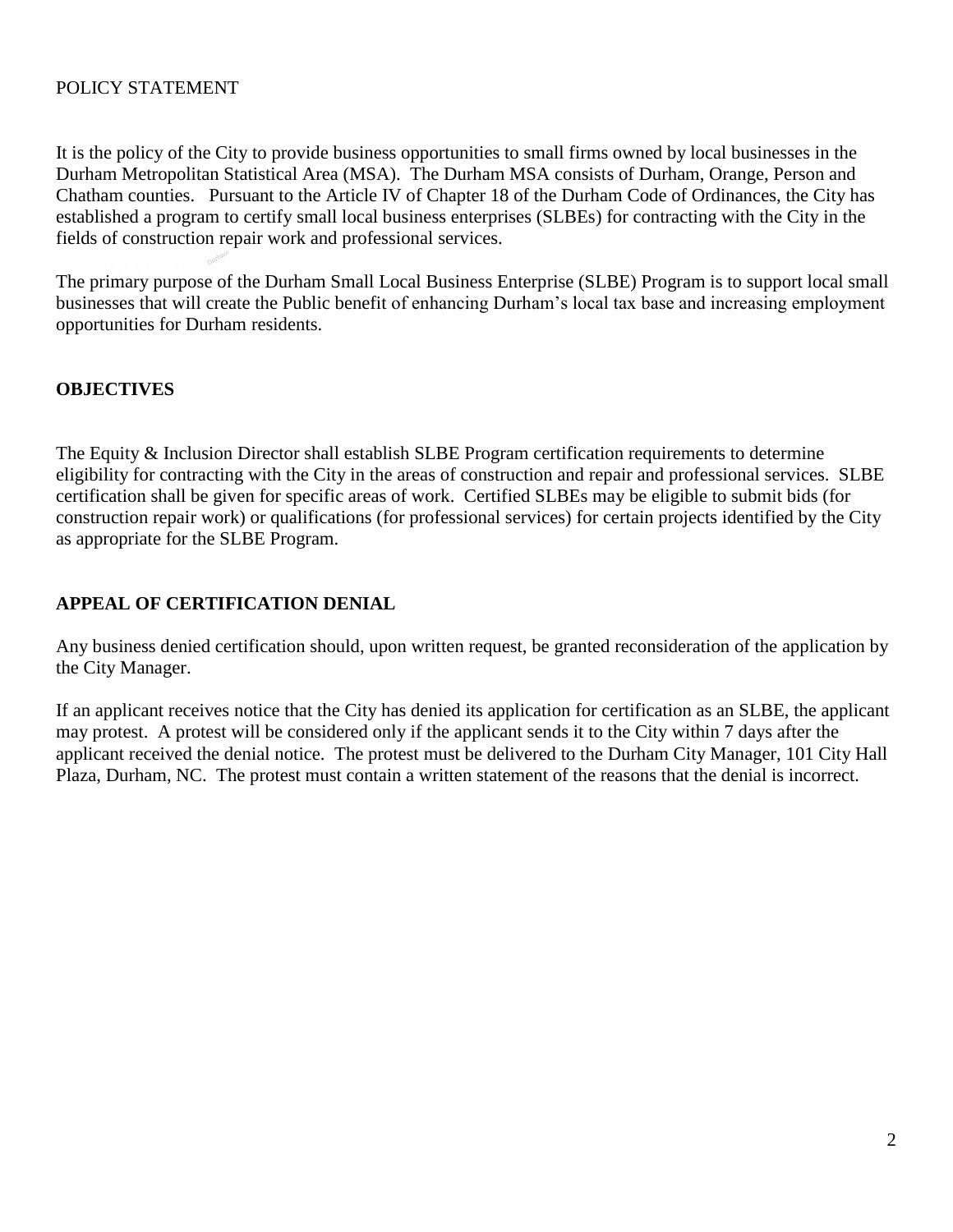The following information is submitted to determine certification status as a Small Local Business Enterprise:

| Address (1):<br>Address $(2)$ :<br>(If different from above)<br>City:<br>State:<br>Zip Code:<br>County:<br>Telephone Number: (<br>Fax Number: (<br>Cellular Number: (<br>Pager Number: (<br>Email Address:<br>Title:<br><b>Contact Person:</b><br>Indicate whether the applicant business is:<br>Sole Proprietorship<br>Corporation |
|-------------------------------------------------------------------------------------------------------------------------------------------------------------------------------------------------------------------------------------------------------------------------------------------------------------------------------------|
|                                                                                                                                                                                                                                                                                                                                     |
|                                                                                                                                                                                                                                                                                                                                     |
|                                                                                                                                                                                                                                                                                                                                     |
|                                                                                                                                                                                                                                                                                                                                     |
|                                                                                                                                                                                                                                                                                                                                     |
|                                                                                                                                                                                                                                                                                                                                     |
|                                                                                                                                                                                                                                                                                                                                     |
|                                                                                                                                                                                                                                                                                                                                     |
|                                                                                                                                                                                                                                                                                                                                     |
|                                                                                                                                                                                                                                                                                                                                     |
| <b>Limited Liability Company</b><br>Partnership                                                                                                                                                                                                                                                                                     |
| Other<br>(specify)                                                                                                                                                                                                                                                                                                                  |
| Is the address above your firm's principal location?<br>Yes<br>N <sub>o</sub>                                                                                                                                                                                                                                                       |
| Is this a branch, satellite or regional office?<br>Yes<br>N <sub>o</sub>                                                                                                                                                                                                                                                            |
| How long has the business operated at the current location?                                                                                                                                                                                                                                                                         |
| Is this the office where the majority of the firm's management and employees<br>N <sub>o</sub><br>Yes<br>are located?                                                                                                                                                                                                               |

Describe the primary business functions occurring at this location:

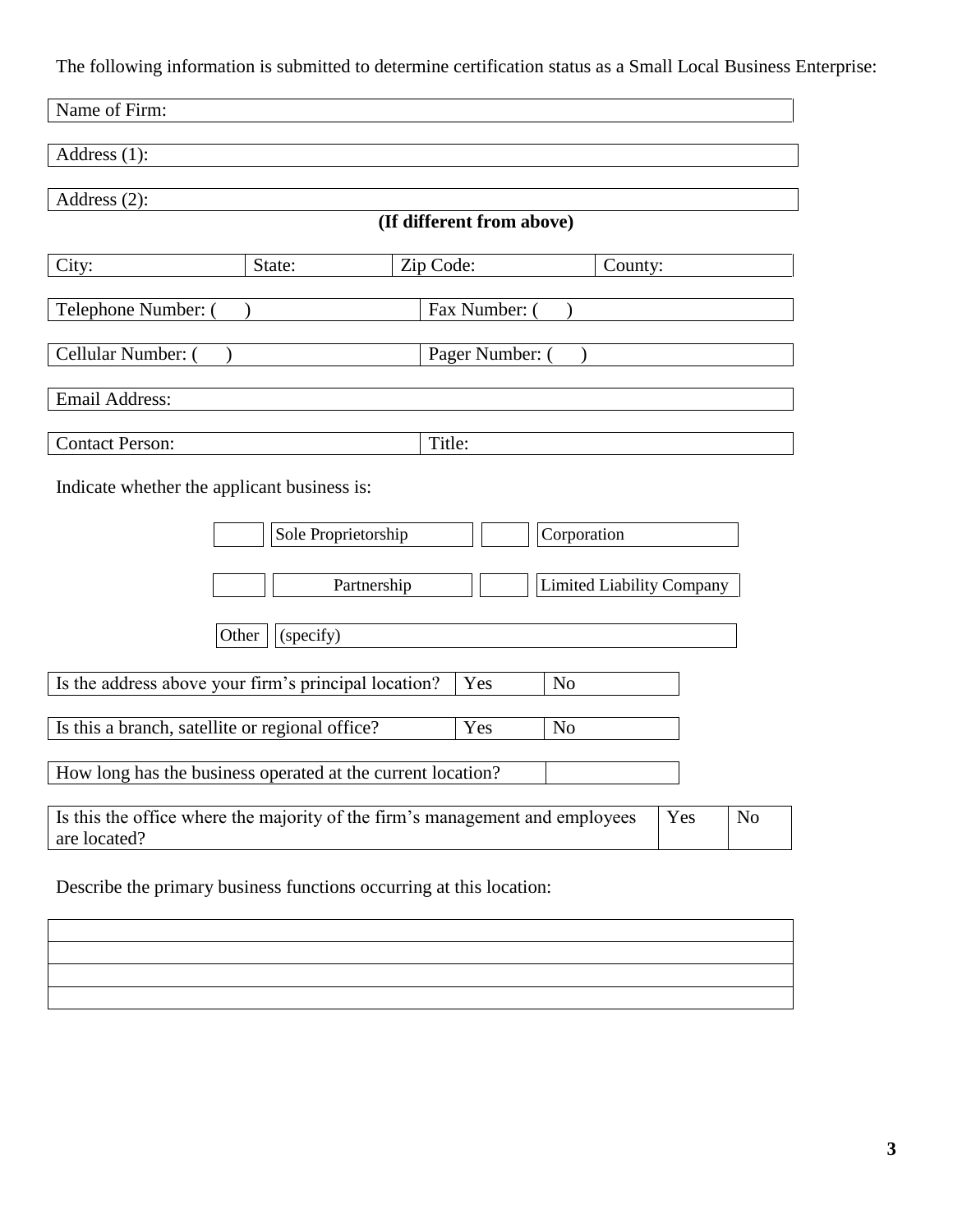## **1) CERTIFICATION WITH THE CITY OF DURHAM**

a. In what area are you seeking certification? (Please check one or both)

| e.g., Architectural, Engineering, and Surveying | <b>Professional Services</b> |  |  |
|-------------------------------------------------|------------------------------|--|--|
|                                                 |                              |  |  |

Construction

b. List specific scopes of work or services for which the firm would like to be certified. Include standard, accepted industry fields and terms to identify the subject areas of experience:

## **2) BUSINESS STATUS**

a. Give date and year business was established.

Date Incorporated/Partnership/Other Business Entity Formed.

b. Are you authorized to do business in North Carolina as well as locally?

| <b>Yes</b> | l No |                                               |
|------------|------|-----------------------------------------------|
|            |      | (Attach copy or copies of business license(s) |

## c. Type of North Carolina Contractor's License and Limitation or Professional License: **(Attach copy or copies of license (s) or certificate(s)**

| d.    | Maximum Current Bonding Level/Liability Insurance Level: (If |                                       |     |                |  |
|-------|--------------------------------------------------------------|---------------------------------------|-----|----------------|--|
|       | applicable, rounded to nearest dollar)                       |                                       |     | \$             |  |
|       |                                                              |                                       |     |                |  |
| e.    | Has business operated under a previous name?                 |                                       | Yes | N <sub>o</sub> |  |
|       |                                                              | (List any former names and addresses) |     |                |  |
|       |                                                              |                                       |     |                |  |
| Name: |                                                              | Address:                              |     |                |  |
|       |                                                              |                                       |     |                |  |
| City: | State:                                                       | Zip Code:                             |     | County:        |  |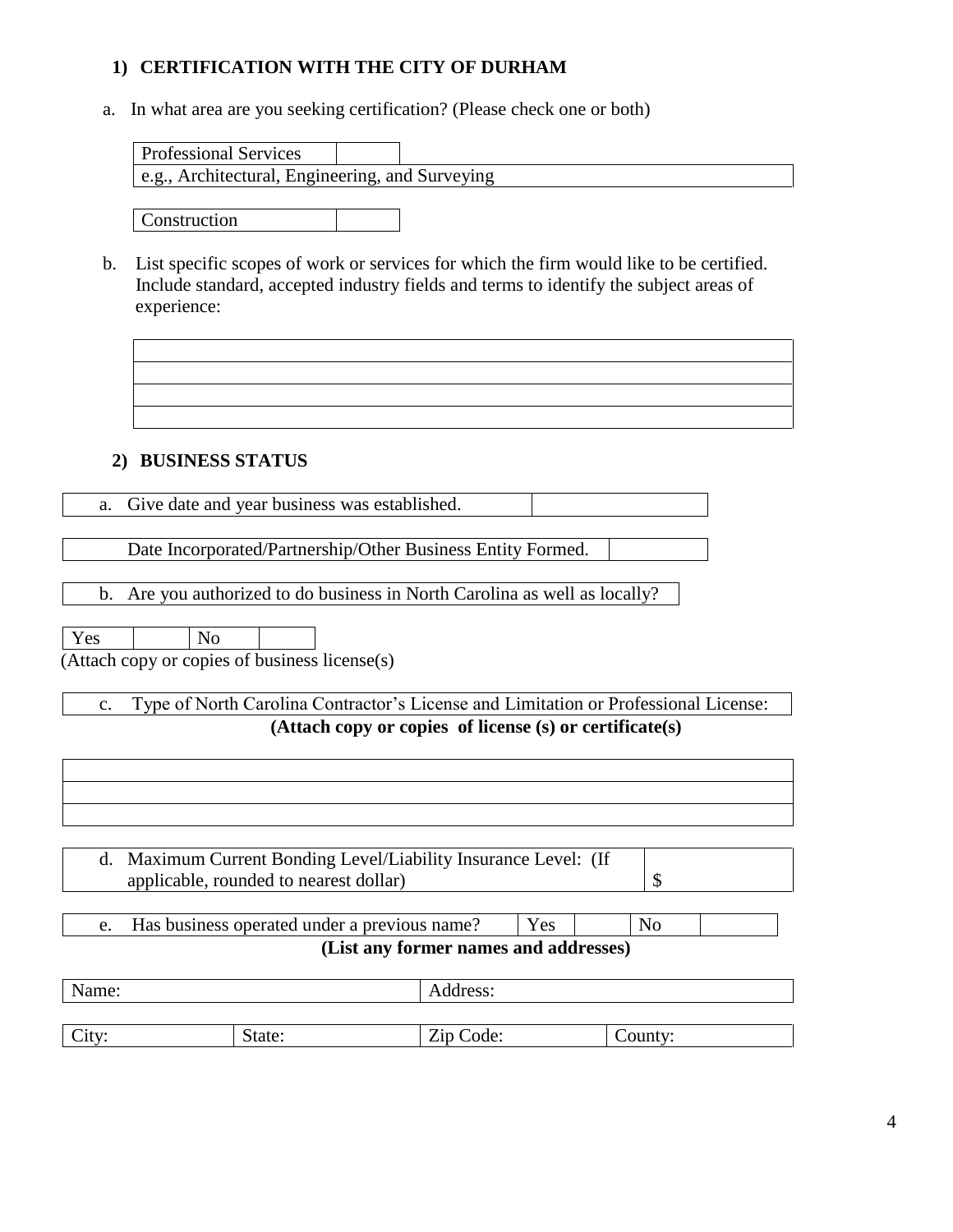## f. Estimate the percentage of your business allocated to the following **(Total must equal 100%)**

## Professional Services Entities (i.e., architecture, engineering, and land surveying)

| <b>Professional Services</b> | $\%$          |
|------------------------------|---------------|
| )ther                        | $\frac{0}{0}$ |

#### Construction Entities

| Construction | $\%$ |
|--------------|------|
| ther         | %    |

## **3) BUSINESS SIZE**

|  | <b>Total Number of Employees</b> |  |
|--|----------------------------------|--|
|--|----------------------------------|--|

b. Total Number of Full Time Employees

Submit copies of the business **Federal Tax Returns** for the last **three years. (Documents are kept confidential and destroyed once it is determined that the business meets the U.S. Small Business Administration's size limitations. If new business, submit financial statement)**

## **PRINCIPAL LOCATION OR SATELITE OFFICE**

To qualify as an SLBE, the business must satisfy at least one of the following [(a) or (b). Please check which of those choices is satisfied. Please check (a) and (b) if both apply

| a. The business seeking certification has its principal location in Durham,<br>Orange, Person or Chatham Counties. |  |
|--------------------------------------------------------------------------------------------------------------------|--|
|                                                                                                                    |  |

 b. The business has had, for at least a year prior submitting this application, a satellite, branch or regional office in any of the stated counties, in which at least 25% of the full time employees who work at that office must live in those counties. The applicant will complete the AFFIDAVIT attached in support of this statement.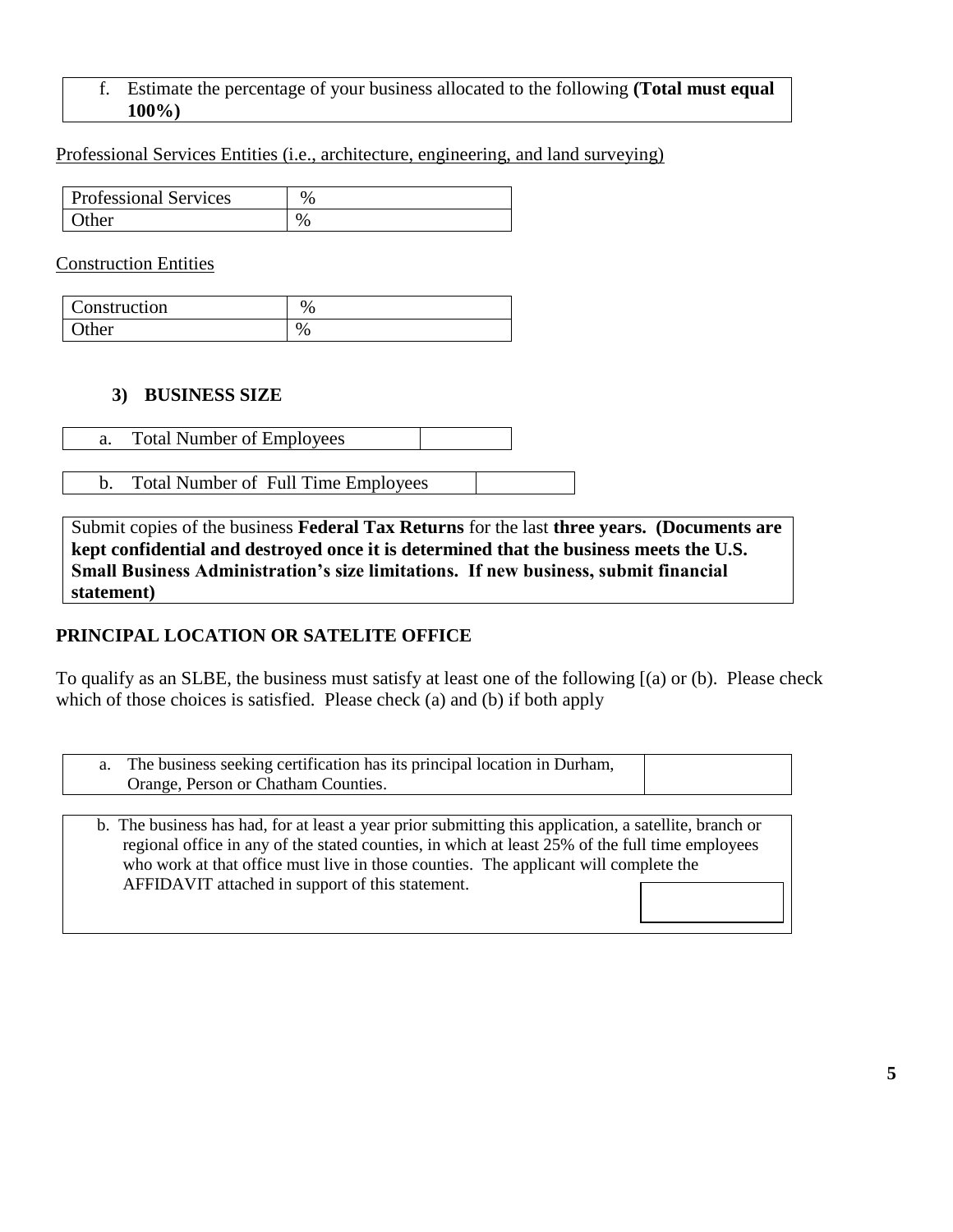## **PROJECTS**

1) List three (3) projects/jobs currently underway or recently completed:

| Project/Job | <b>Contact Person</b> | <b>Telephone Number</b> |
|-------------|-----------------------|-------------------------|
|             |                       |                         |
|             |                       |                         |
|             |                       |                         |
|             |                       |                         |
|             |                       |                         |
|             |                       |                         |
|             |                       |                         |
|             |                       |                         |
|             |                       |                         |
|             |                       |                         |
|             |                       |                         |
|             |                       |                         |

## **5) Business References:**

Please submit two letters of reference from persons who are familiar with the services offered by your firm and can attest to the performance of the firm.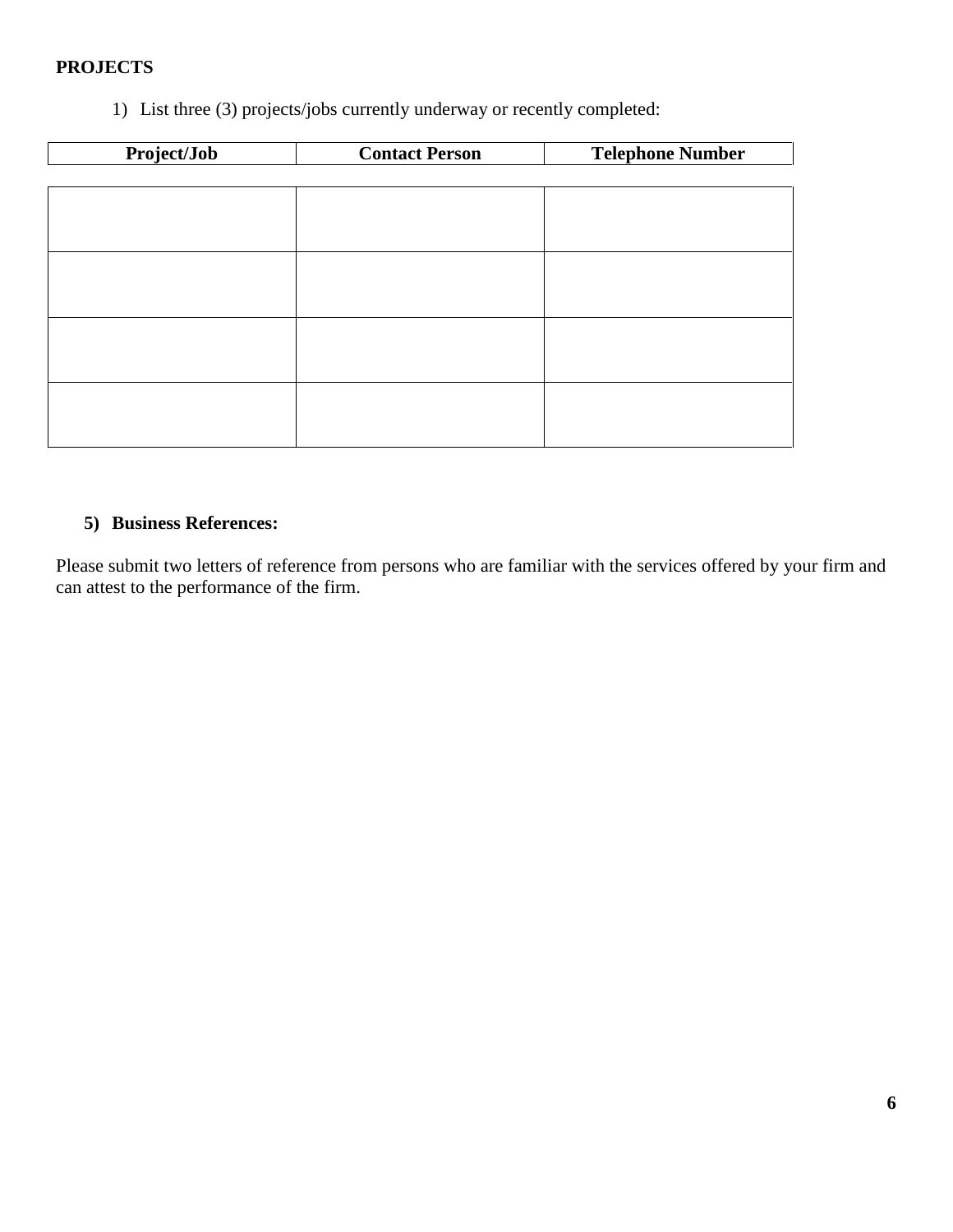## **DOCUMENTATION OF FULL TIME EMPLOYEES LIVING IN DURHAM, ORANGE, PERSON AND CHATHAM COUNTIES (add additional pages if needed.)**

| <b>EMPLOYEE</b> | <b>ADDRESS</b> | <b>CITY/COUNTY</b> | <b>ZIP CODE</b> |
|-----------------|----------------|--------------------|-----------------|
|                 |                |                    |                 |
|                 |                |                    |                 |
| 1.              |                |                    |                 |
|                 |                |                    |                 |
| 2.              |                |                    |                 |
| 3.              |                |                    |                 |
|                 |                |                    |                 |
| 4.              |                |                    |                 |
|                 |                |                    |                 |
| 5.              |                |                    |                 |
|                 |                |                    |                 |
| 6.              |                |                    |                 |
|                 |                |                    |                 |
| 7.              |                |                    |                 |
|                 |                |                    |                 |
| 8.              |                |                    |                 |
| 9.              |                |                    |                 |
|                 |                |                    |                 |
| 11.             |                |                    |                 |
|                 |                |                    |                 |
| 12.             |                |                    |                 |

| Signed: | Date: |
|---------|-------|
|         |       |

 **(Business Owner of designee)**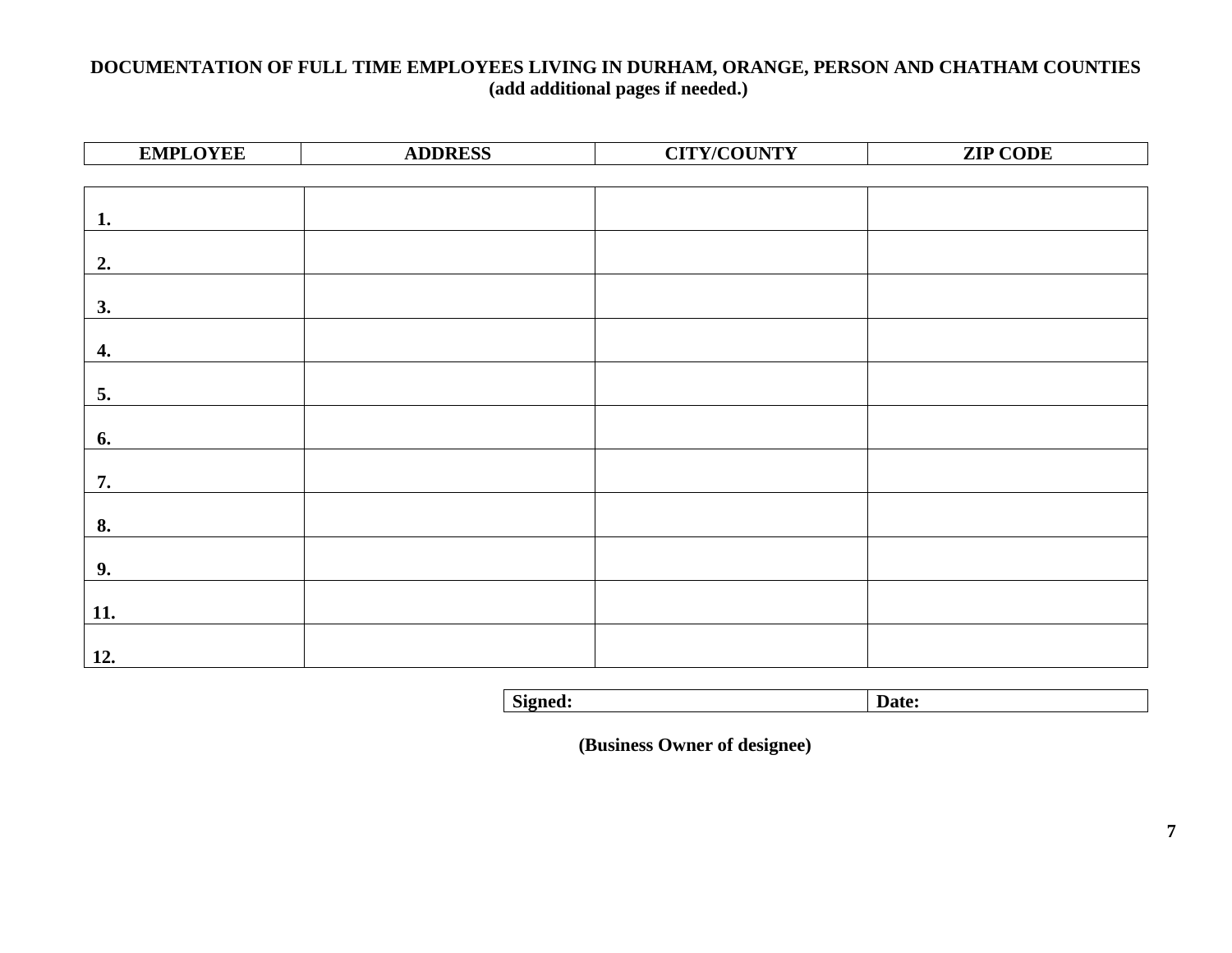## FINANCIAL STATEMENT (For New and Reinstated Firms Only)

|                                                          |                           | <b>Balance Sheet of</b>                                   |    |
|----------------------------------------------------------|---------------------------|-----------------------------------------------------------|----|
|                                                          |                           | Date                                                      |    |
|                                                          | <b>Firm Name</b>          |                                                           |    |
|                                                          | Corporation               | State in which Incorporated                               |    |
|                                                          | Partnership               |                                                           |    |
|                                                          | <b>Individual/Other</b>   |                                                           |    |
|                                                          |                           |                                                           |    |
| <b>Total Current Assets</b>                              | \$                        |                                                           |    |
| (Including cash, bid deposits, notes, receivable stocks, |                           | Net Worth                                                 | \$ |
| Bonds, inventories, interest receivable, life insurance) |                           | (Including individual or partnership capital stock,       |    |
|                                                          |                           | surplus)                                                  |    |
| <b>Total Fixed Assets</b>                                | $\boldsymbol{\mathsf{S}}$ |                                                           |    |
| (Net book value of plant, equipment and real estate)     |                           |                                                           |    |
| <b>Total Other Assets</b>                                |                           |                                                           |    |
| (Non-business real estate, land, building improvements,  | \$                        | <b>Total Liabilities</b>                                  | \$ |
| miscellaneous)                                           |                           |                                                           |    |
|                                                          |                           | <b>Total Business Net Worth (Asset Minus Liabilities)</b> | \$ |
|                                                          |                           |                                                           |    |
|                                                          |                           |                                                           |    |
|                                                          |                           |                                                           |    |
|                                                          |                           |                                                           |    |
|                                                          |                           |                                                           |    |
| <b>Total Assets</b>                                      | \$                        |                                                           |    |
|                                                          |                           |                                                           |    |
| <b>Total Current Liabilities</b>                         | \$                        |                                                           |    |
| (Judgments, accounts/notes payable owed to               |                           |                                                           |    |
| subcontractors, accrued taxes, accrued salaries and      |                           |                                                           |    |
| payrolls, accrued interest payable)                      |                           |                                                           |    |
|                                                          |                           |                                                           | 8  |
| <b>Total Fixed and Other Liabilities</b>                 | $\boldsymbol{\mathsf{S}}$ |                                                           |    |
| (Including individual or partnership capital stock,      |                           |                                                           |    |
| Surplus)                                                 |                           |                                                           |    |
|                                                          |                           |                                                           |    |